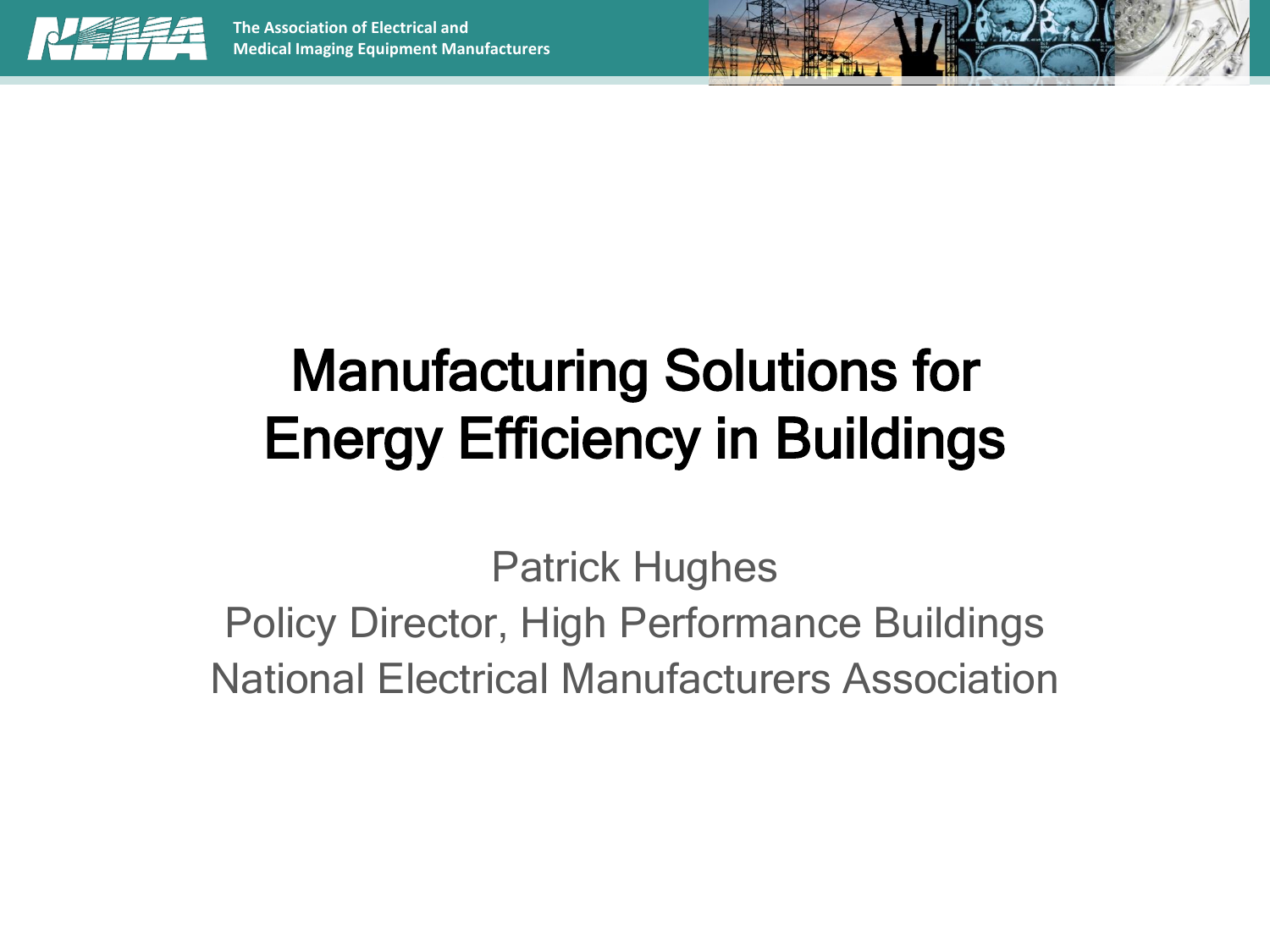

**The Association of Electrical and Medical Imaging Equipment Manufacturers** 

#### What is NEMA?

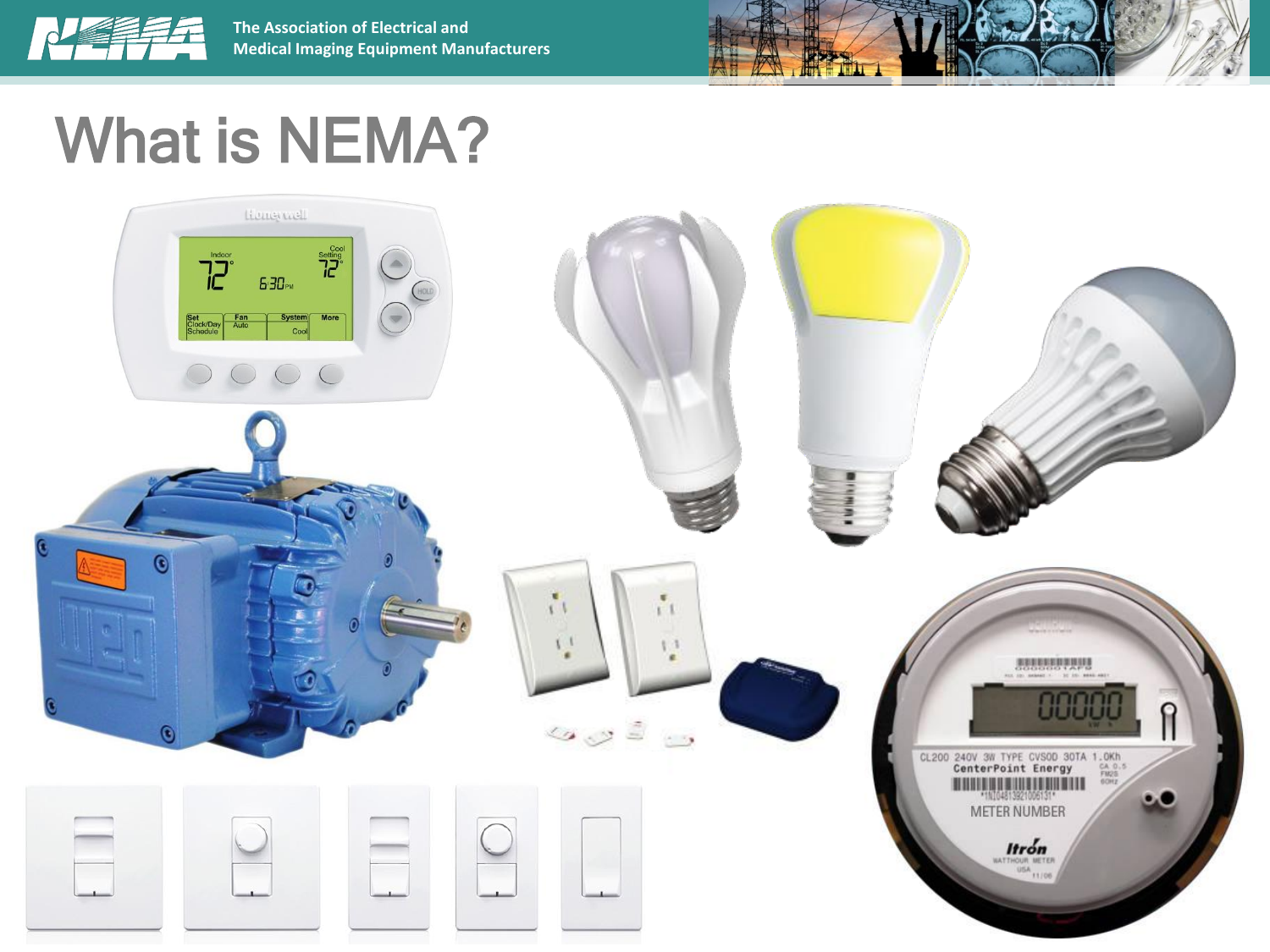

Which policies encourage energy efficiency in buildings?

- **Energy Savings Performance Contracts**
- *A* Tax Incentives
- Shaheen-Portman
- *A* Benchmarking and Disclosure



Bullitt Center *Seattle, Washington*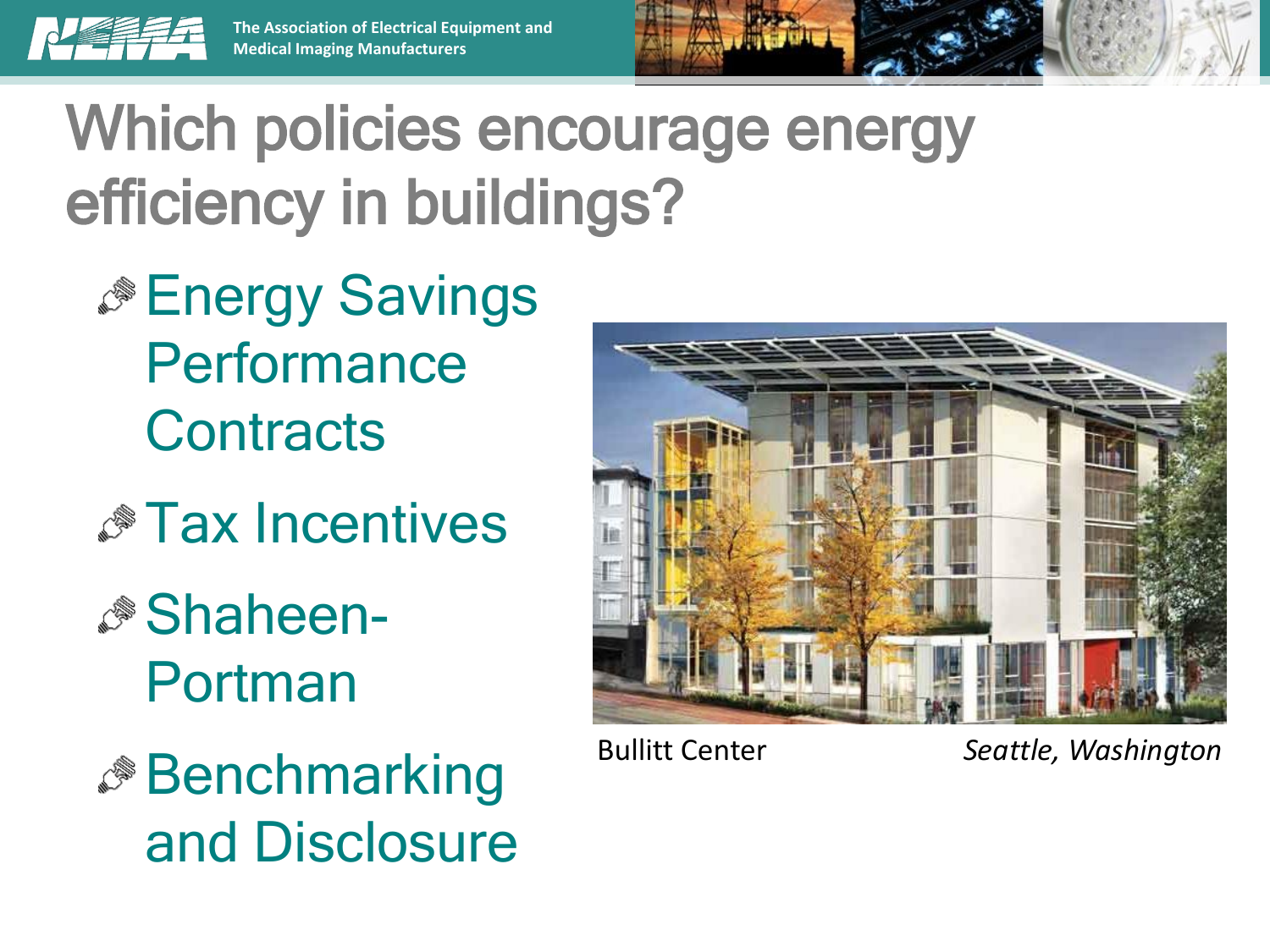

## Energy Savings Performance Contracts

- *.*<sup>*<del>∂</sup></del>ESPCs pay for</sup>* efficiency upgrades with guaranteed savings *A* Federal ESPC
	- projects have saved \$7.2 billion since 1998



Data Source: Institute for Building Efficiency 2013 Energy Efficiency Indicator Survey (June 2013)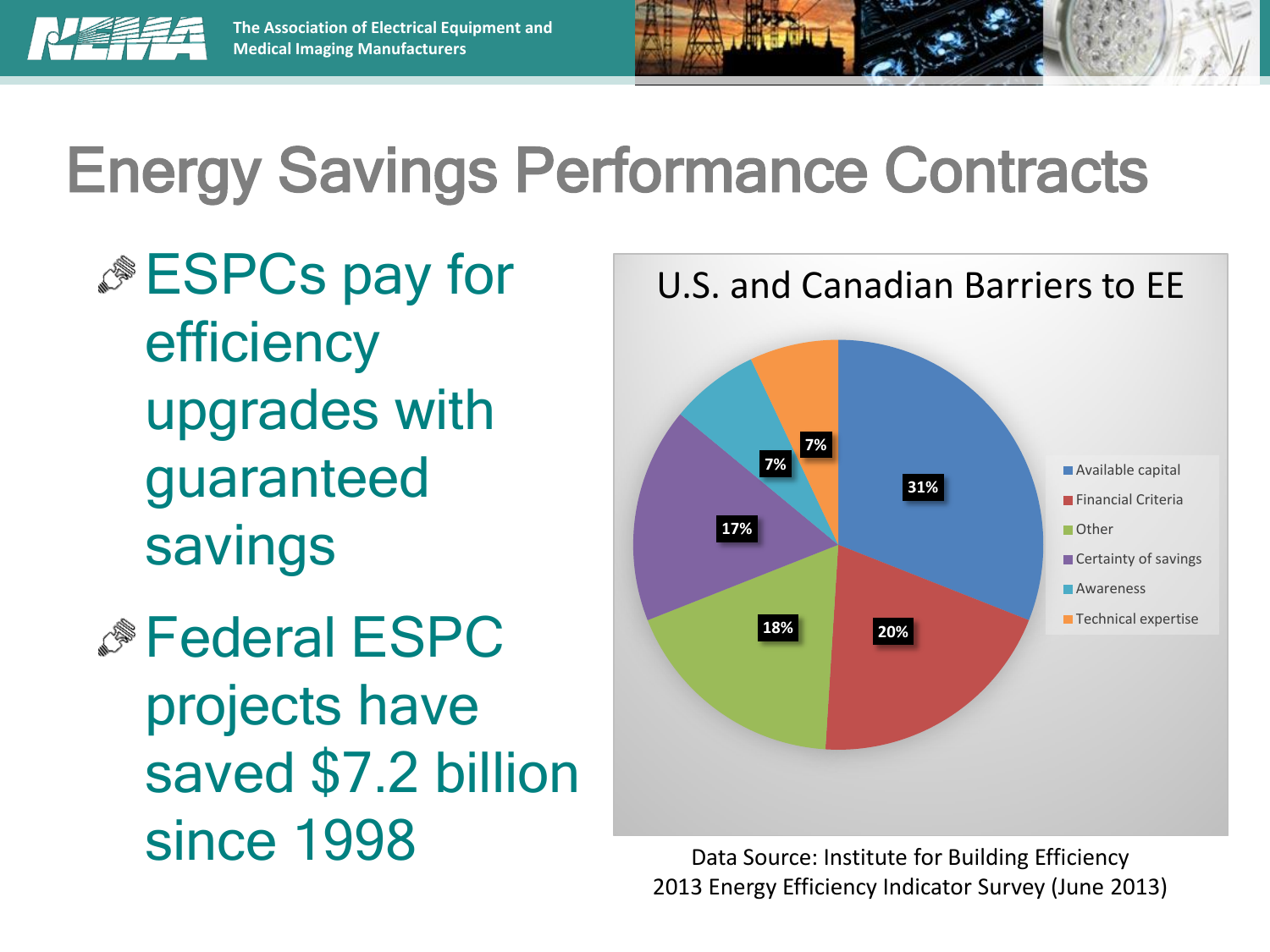

#### Tax Incentives

- $\mathscr{F}$  **179D Energy-Efficient Commercial** Buildings Tax **Deduction**
- New, performancebased, technologyneutral tax policies



Data Source: Institute for Building Efficiency 2013 Energy Efficiency Indicator Survey (June 2013)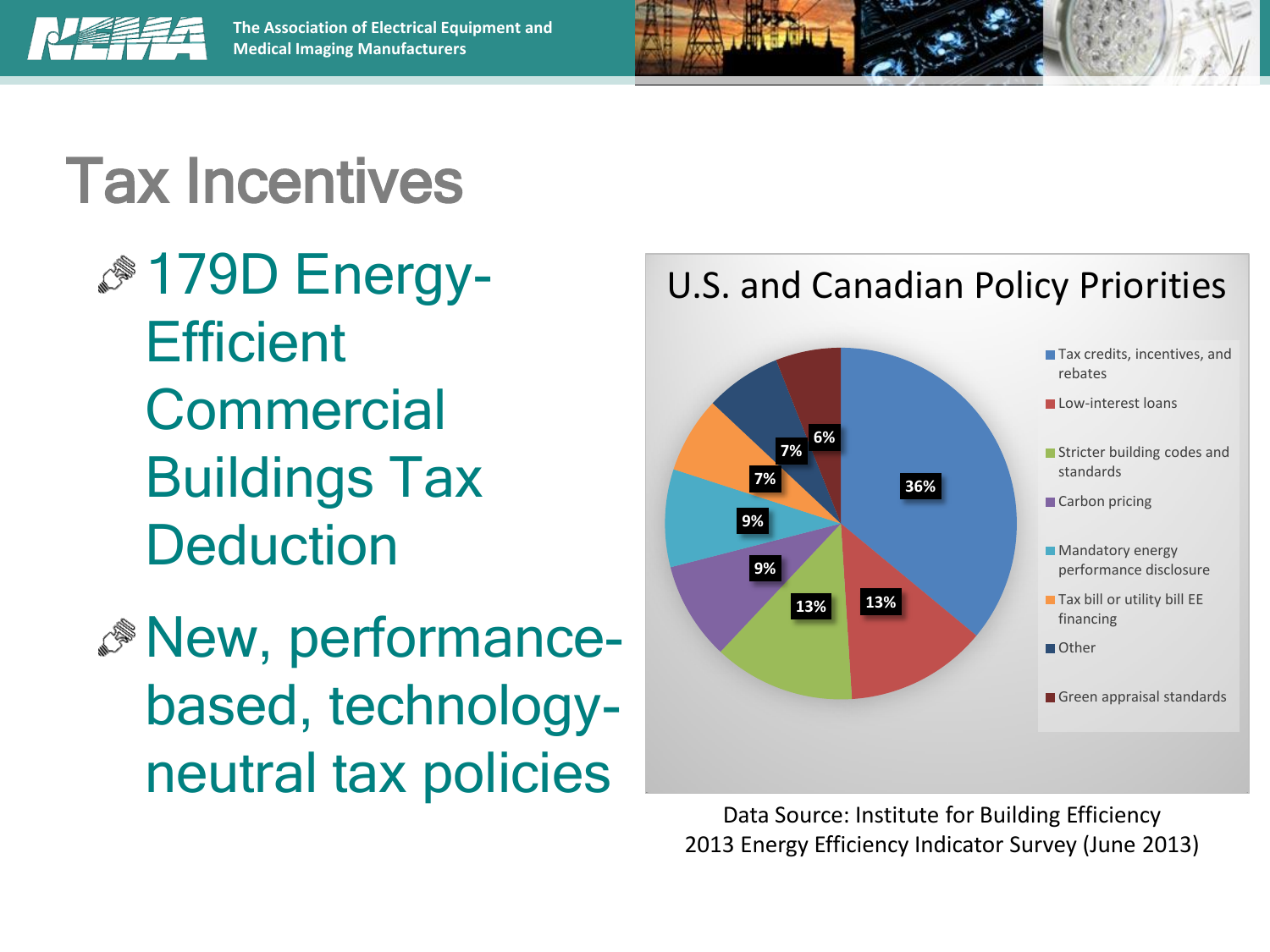

**The Association of Electrical Equipment and Medical Imaging Manufacturers**

### Energy Savings and Industrial Competitiveness Act (Shaheen-Portman)

- **<sup>
■</sup>Building Energy Codes**
- **Energy Efficiency** Financing for **States**
- *A* Federal Agency Energy Efficiency **SEAN SOLUTE: Alliance to Save Energy** Source: Alliance to Save Energy

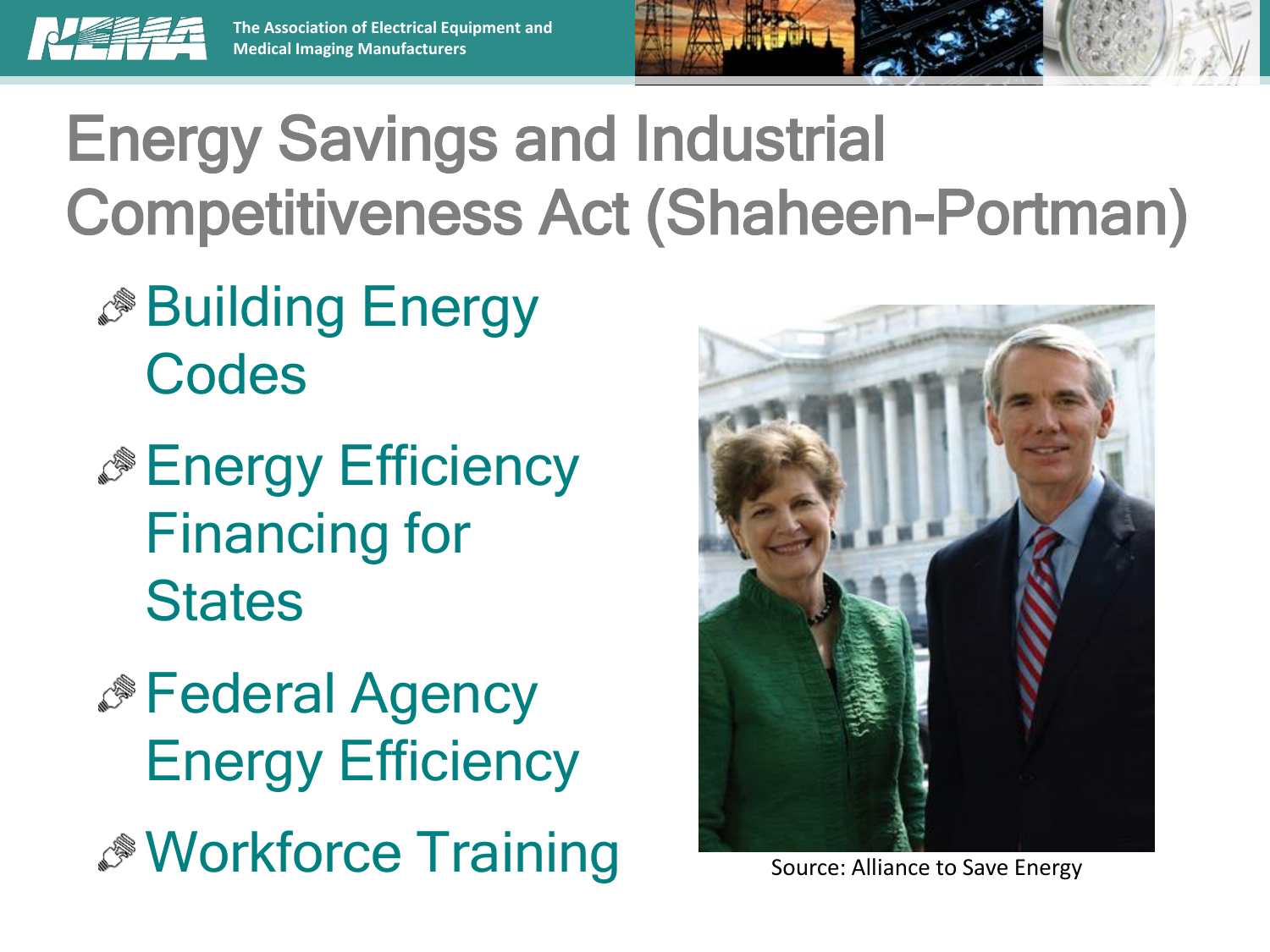

# Benchmarking and Disclosure

- Mandatory public disclosure of energy ratings (e.g., ENERGY STAR) fixes a market failure and allows the market to value energy efficiency
- **Major cities and states have recently** enacted these policies, including: New York, DC, Philadelphia, Boston, Seattle, San Francisco, Austin, and Minneapolis, as well as California and Washington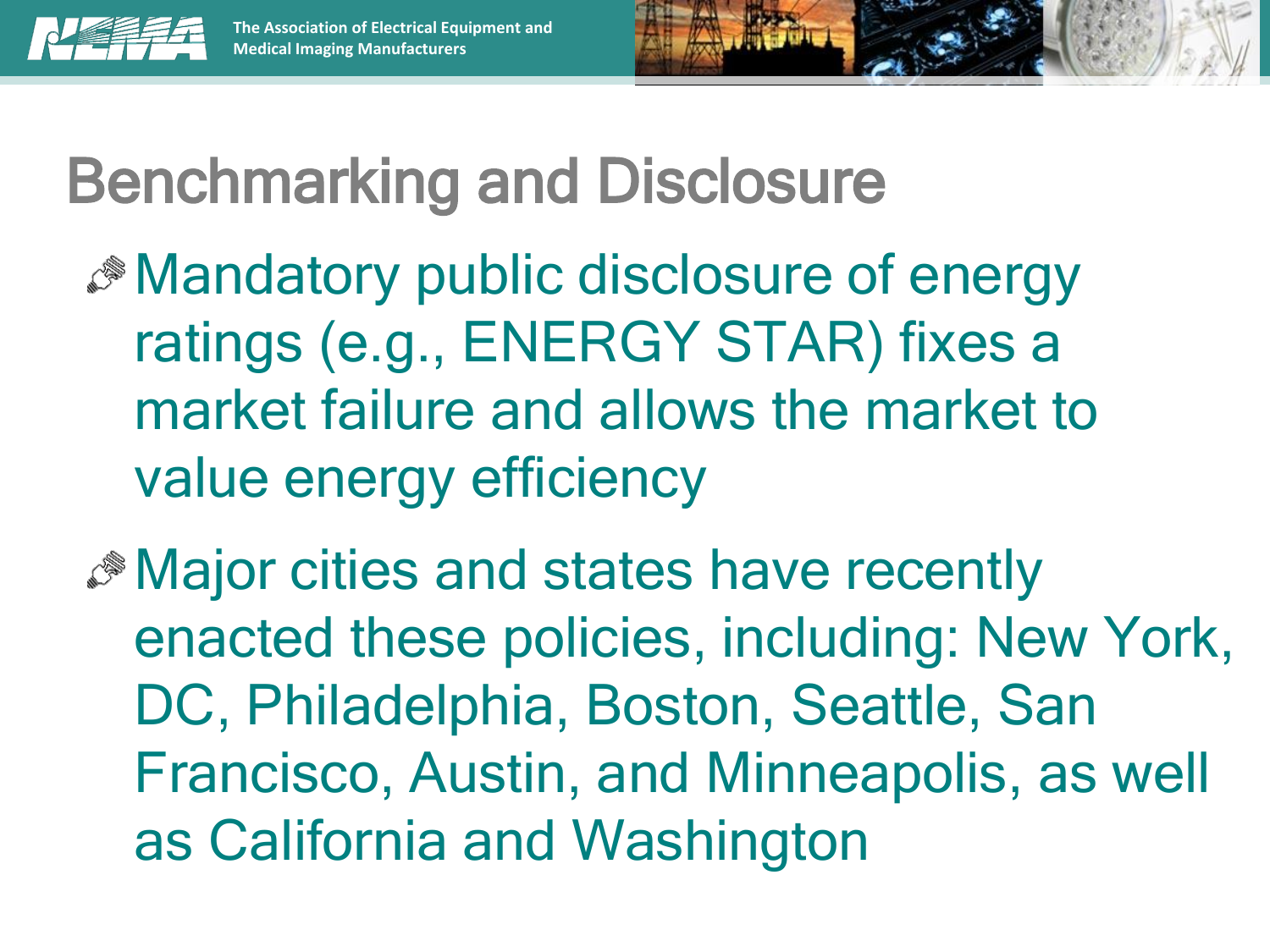



### Benchmarking and Disclosure

| <b>Street</b><br><b>Number</b> | <b>Street Name</b> | <b>Borough</b>   | <b>Zip</b> | <b>Weather Normalized</b><br><b>Source Energy Use</b><br><b>Intensity (EUI)</b> | <b>ENERGY STAR</b><br><b>Score</b> |
|--------------------------------|--------------------|------------------|------------|---------------------------------------------------------------------------------|------------------------------------|
| 29                             | <b>BROADWAY</b>    | <b>MANHATTAN</b> | 10006      | 478                                                                             | 7                                  |
| 39                             | <b>BROADWAY</b>    | <b>MANHATTAN</b> | 10006      | 189.3                                                                           | 79                                 |
| 45                             | <b>BROADWAY</b>    | <b>MANHATTAN</b> | 10006      | 251.5                                                                           | 57                                 |
| 55                             | <b>BROADWAY</b>    | <b>MANHATTAN</b> | 10006      | 248.7                                                                           | 72                                 |
| 61                             | <b>BROADWAY</b>    | <b>MANHATTAN</b> | 10006      | 185.7                                                                           | 88                                 |

Data Source: http://www.nyc.gov/html/dof/downloads/pdf/12pdf/2012\_nonresidential\_properties.xls